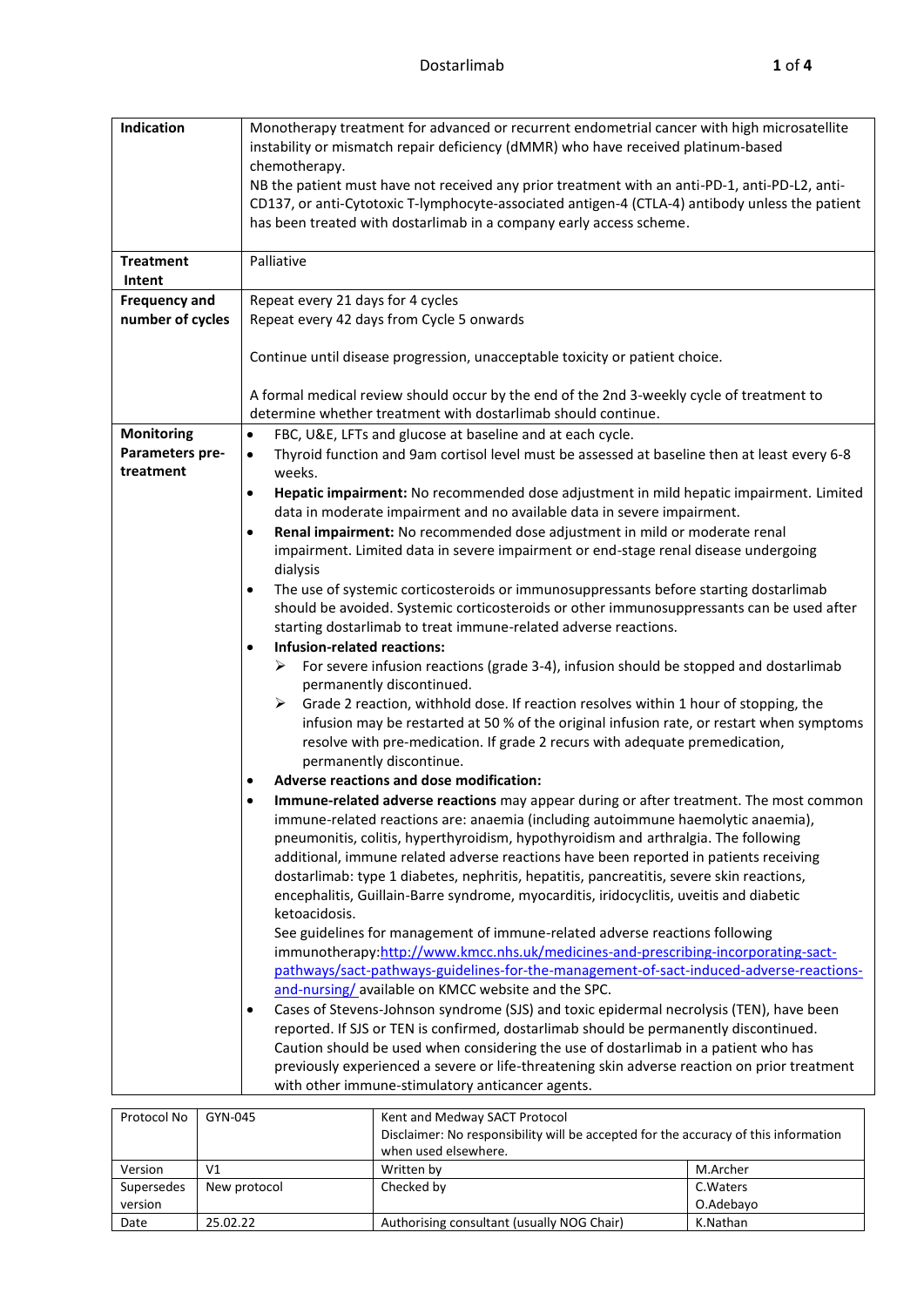|                   | Dose Modification: Dose reduction is not recommended. Dose delay or discontinuation may<br>$\bullet$<br>be required based on adverse reaction (see table 1).                                                                                                                                                                                                         |
|-------------------|----------------------------------------------------------------------------------------------------------------------------------------------------------------------------------------------------------------------------------------------------------------------------------------------------------------------------------------------------------------------|
|                   | <b>Common drug interactions (for comprehensive list refer to BNF/SPC):</b> No interaction studies<br>٠<br>have been performed.                                                                                                                                                                                                                                       |
|                   | Each patient should be given a copy of the Jemperli ® patient alert card at each cycle.<br>٠<br>Patients must be advised to contact the oncology team or the 24-hour hot-line immediately if<br>٠<br>they experience any side effect, as some side effects worsen rapidly. Prompt management of<br>side effects can ensure that the patient continues with treatment |
| <b>References</b> | https://www.nice.org.uk/guidance/gid-ta10670/documents/final-appraisal-determination-<br>document<br>SPC accessed online 09.02.2022 Blueteq form accessed online 10.02.22 CDF list 1.204 accessed<br>online 10.02.2022                                                                                                                                               |

NB For funding information, refer to CDF and NICE Drugs Funding List

| Protocol No | GYN-045      | Kent and Medway SACT Protocol                                                       |           |  |
|-------------|--------------|-------------------------------------------------------------------------------------|-----------|--|
|             |              | Disclaimer: No responsibility will be accepted for the accuracy of this information |           |  |
|             |              | when used elsewhere.                                                                |           |  |
| Version     | V1           | Written by                                                                          | M.Archer  |  |
| Supersedes  | New protocol | Checked by                                                                          | C. Waters |  |
| version     |              |                                                                                     | O.Adebayo |  |
| Date        | 25.02.22     | Authorising consultant (usually NOG Chair)                                          | K.Nathan  |  |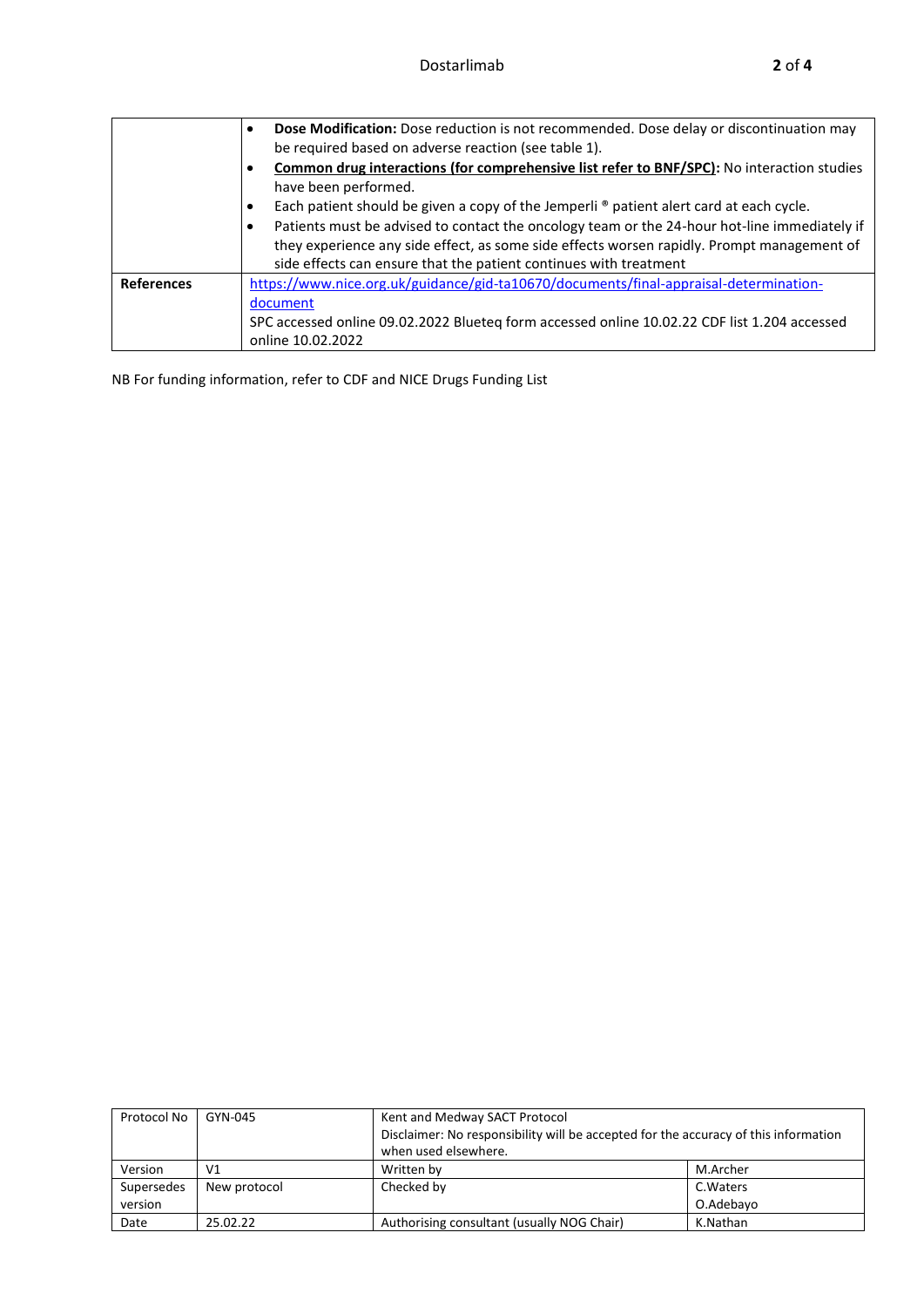## **Table 1: Dose modification**

| Immune-related adverse<br>reactions                                                                                                                                                                                                                                                                                                                      | Severity grade                                                                                                        | <b>Dose modification</b>                                                                                                                                         |  |  |
|----------------------------------------------------------------------------------------------------------------------------------------------------------------------------------------------------------------------------------------------------------------------------------------------------------------------------------------------------------|-----------------------------------------------------------------------------------------------------------------------|------------------------------------------------------------------------------------------------------------------------------------------------------------------|--|--|
|                                                                                                                                                                                                                                                                                                                                                          | $2$ to $3$                                                                                                            | Withhold dose. Restart dosing when toxicity resolves to grade 0-1.                                                                                               |  |  |
| Colitis                                                                                                                                                                                                                                                                                                                                                  | 4                                                                                                                     | Permanently discontinue.                                                                                                                                         |  |  |
| Hepatitis                                                                                                                                                                                                                                                                                                                                                | Grade 2 with AST or ALT ><br>3<br>and up to $5 \times$ ULN<br>or<br>total bilirubin > 1.5 and<br>up to $3 \times$ ULN | Withhold dose. Restart dosing when toxicity resolves to grade 0 to 1.                                                                                            |  |  |
|                                                                                                                                                                                                                                                                                                                                                          | Grade $>$ /=3 with AST or<br>$ALT > 5 \times ULN$<br>or<br>total bilirubin $>$ 3 $\times$ ULN                         | Permanently discontinue (see exception below*)                                                                                                                   |  |  |
| Type 1 diabetes mellitus<br>(T1DM)                                                                                                                                                                                                                                                                                                                       | 3 to 4 (hyperglycaemia)                                                                                               | Withhold dose. Restart dosing in appropriately managed, clinically and metabolically<br>stable patients.                                                         |  |  |
| Hypophysitis or adrenal<br>insufficiency                                                                                                                                                                                                                                                                                                                 | $2$ to 4                                                                                                              | Withhold dose. Restart dosing when toxicity resolves to grade 0 to 1. Permanently<br>discontinue for recurrence or worsening while on adequate hormonal therapy. |  |  |
| Hypothyroidism or<br>hyperthyroidism                                                                                                                                                                                                                                                                                                                     | 3 to 4                                                                                                                | Withhold dose. Restart dosing when toxicity resolves to grade 0 to 1.                                                                                            |  |  |
| Pneumonitis                                                                                                                                                                                                                                                                                                                                              | $\overline{2}$                                                                                                        | Withhold dose. Restart dosing when toxicity resolves to grade 0-1. If grade 2 recurs,<br>permanently discontinue.                                                |  |  |
|                                                                                                                                                                                                                                                                                                                                                          | $3$ to $4$                                                                                                            | Permanently discontinue.                                                                                                                                         |  |  |
|                                                                                                                                                                                                                                                                                                                                                          | $\overline{2}$                                                                                                        | Withhold dose. Restart dosing when toxicity resolves to grade 0-1.                                                                                               |  |  |
| Nephritis                                                                                                                                                                                                                                                                                                                                                | $3$ to $4$                                                                                                            | Permanently discontinue.                                                                                                                                         |  |  |
|                                                                                                                                                                                                                                                                                                                                                          | 3                                                                                                                     | Withhold dose. Restart dosing when toxicity resolves to grade 0-1.                                                                                               |  |  |
| Immune-mediated rash                                                                                                                                                                                                                                                                                                                                     | 4                                                                                                                     | Permanently discontinue.                                                                                                                                         |  |  |
| Other immune-related adverse                                                                                                                                                                                                                                                                                                                             | 3                                                                                                                     | Withhold dose. Restart dosing when toxicity resolves to grade 0-1.                                                                                               |  |  |
| reactions (including but not<br>limited to myositis, myocarditis,<br>encephalitis, demyelinating<br>neuropathy including Guillain<br>Barré syndrome, sarcoidosis,<br>autoimmune haemolytic<br>anaemia, pancreatitis,<br>iridocyclitis, uveitis, diabetic<br>ketoacidosis, arthralgia, solid<br>organ transplant rejection,<br>graft-versus-host disease) | 4                                                                                                                     | Permanently discontinue.                                                                                                                                         |  |  |
| Recurrence of immune-related<br>adverse reactions after<br>resolution to ≤ grade 1 (except<br>for pneumonitis, see above)                                                                                                                                                                                                                                | $3$ to $4$                                                                                                            | Permanently discontinue.                                                                                                                                         |  |  |

\*For patients with liver metastases who begin treatment with grade 2 increase of AST or ALT, if AST or ALT increases by >/= 50 % relative to baseline and lasts for at least 1 week, then treatment should be discontinued.

| Protocol No | GYN-045      | Kent and Medway SACT Protocol                                                       |           |  |
|-------------|--------------|-------------------------------------------------------------------------------------|-----------|--|
|             |              | Disclaimer: No responsibility will be accepted for the accuracy of this information |           |  |
|             |              | when used elsewhere.                                                                |           |  |
| Version     | V1           | Written by                                                                          | M.Archer  |  |
| Supersedes  | New protocol | Checked by                                                                          | C. Waters |  |
| version     |              |                                                                                     | O.Adebayo |  |
| Date        | 25.02.22     | Authorising consultant (usually NOG Chair)                                          | K.Nathan  |  |